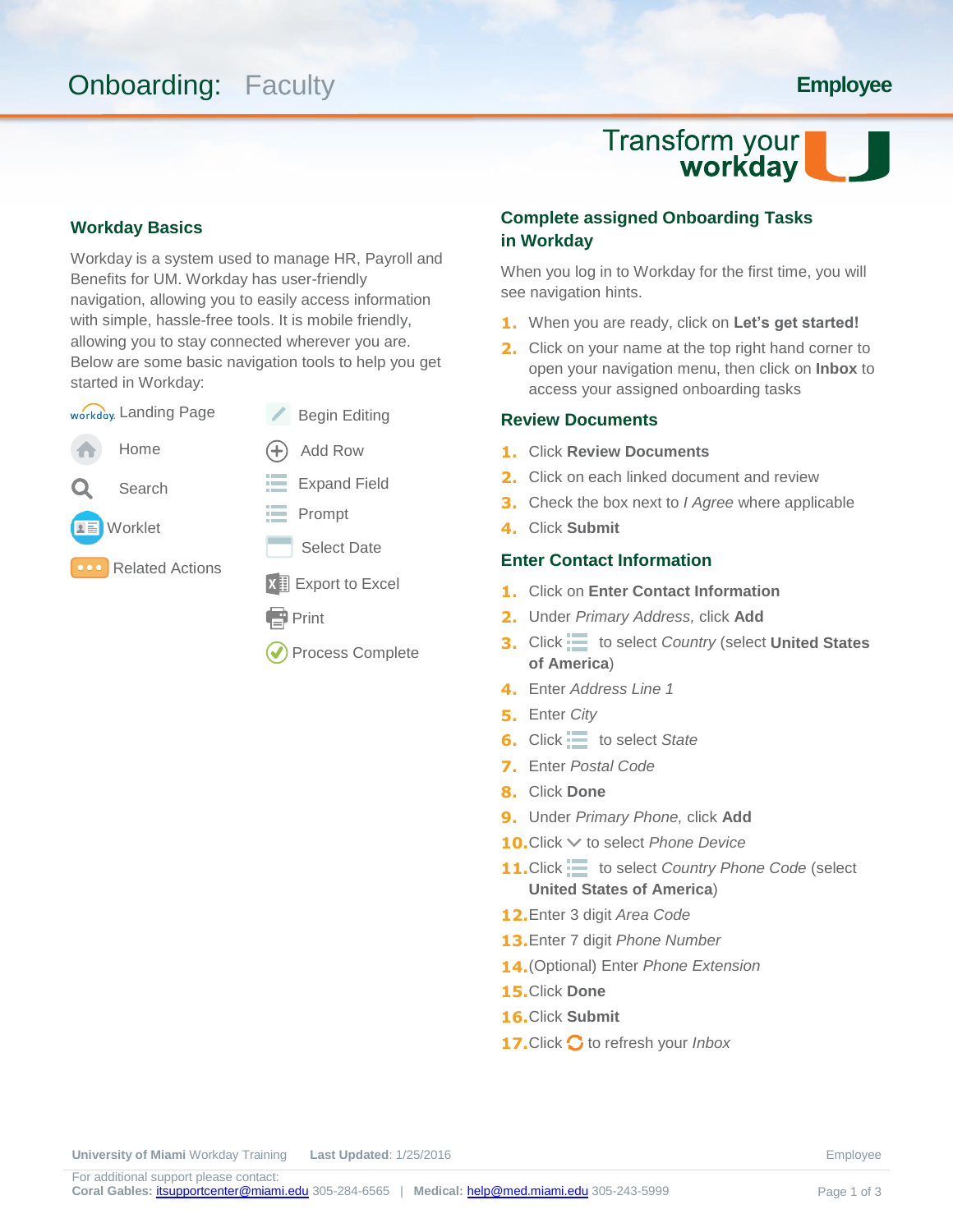## **Onboarding: Faculty <b>Employee Employee**

# Transform your<br>workday

#### **Complete Form I-9**

**1.** Refer to the **Complete Form I-9** tip sheet to complete this task

#### **Enter Personal Information**

Note: Gender and Date of Birth cannot be edited; contact Central Faculty.

- **1.** Review your Personal Information. Refer to the [View & Update Personal Information](https://umshare.miami.edu/web/wda/erpsec/tipsheets/ESS_PersonalInformation_ViewUpdatePersonalInformation.pdf) tip sheet if you need to make edits
- **2.** Click **Submit**

#### **Change Emergency Contacts**

- **3.** Click on **Enter Emergency Contacts**
- **4.** Click **f** to edit *Legal Name* 
	- $\bullet$  Click  $\equiv$  to select *Country* (if other than **United States of America**)
	- Enter *First Name*
	- Enter *Last Name*
	- Click **Done**
- **5.** Click **A** and then to select *Relationship*
- **6.** Under *Primary Phone*, click **Add**
	- Click  $\vee$  to select *Phone Device*
	- Click  $\equiv$  to select *Country Phone Code* (if other than **United States of America**),
	- Enter 3 digit *Area Code*
	- Enter 7 digit *Phone Number*
	- (Optional) Enter *Phone Extension*
	- Click **Done**
	- $\bullet$  Click  $\equiv$  to select *Type*
- **7.** Under *Primary Email*, click **Add**
	- Enter *Address*
	- Click to select *Type*
- **8.** Continue to *Alternate Emergency Contacts (Evacuation Information)*

### **Alternate Emergency Contacts (Evacuation Information)**

- **9.** Under *Alternate Emergency Contacts*, click **Add**
	- Click  $\equiv$  to select *Country* (select **United States of America**)
	- Enter *First Name*
	- Enter *Last Name*
	- Click **Done**
- **10.**Click  $\equiv$  to select *Relationship* and choose **Evacuation Address Only**
- **11.** Enter at least one form of contact (phone number or email address)
	- Click  $\equiv$  to enter *Phone Number* 
		- Click to select *Phone Device*
		- Click  $\equiv$  to select *Country Phone Code* (select **United States of America**),
		- Enter 3 digit *Area Code*
		- Enter 7 digit *Phone Number*
		- (Optional) Enter *Phone Extension*
		- Click **Done**
		- $\bullet$  Click  $\equiv$  to select *Type*
		- Click **Done**
	- Click  $\equiv$  to enter *Primary Email* 
		- Enter *Primary Email*
		- $Click :=$  to select Type
		- Click **Done**
- **12.**Click **Submit**

**University of Miami** Workday Training **Last Updated:** 1/25/2016 **Employee Employee**